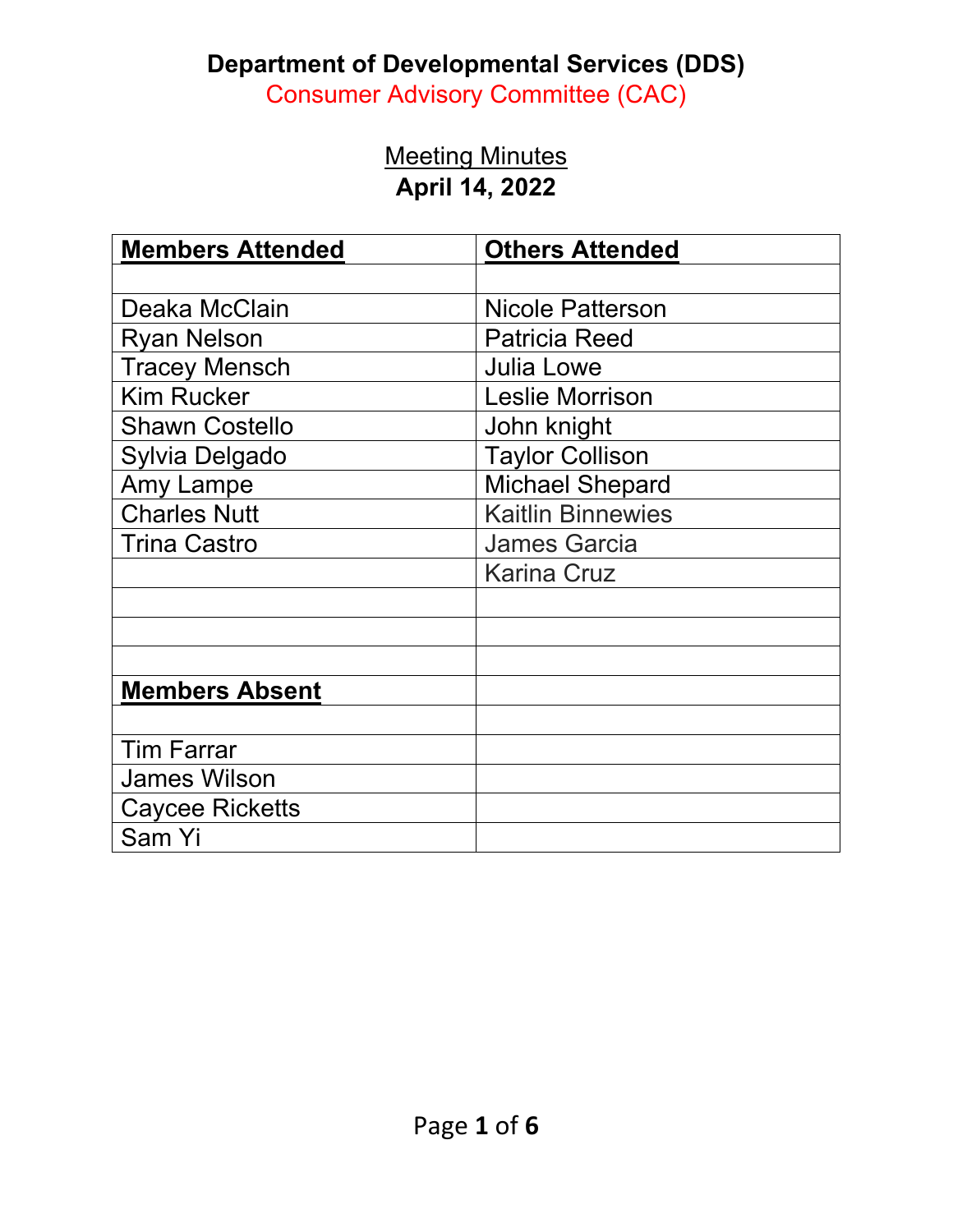### 1. **CALL TO ORDER**

Chairperson, Ryan Nelson called the meeting to order at 10:03 am

- A. Everyone introduced themselves
- B. Video Conference Zoom Ground Rules were read.
- C.The agenda was reviewed, and no changes were made. **It was moved** (Kim Rucker), **seconded** (Tracey Mensch), **and carried to approve the agenda.**
- D.The minutes for February 16, 2022, CAC meeting were reviewed. **It was moved** (Charles Nutt) **seconded**, (Deaka McClain), and **carried to approve the minutes.**

# 2. **DDS INITIATIVES**

Julia Lowe, DDS attended the CAC Meeting to share information about the initiatives approved in the Budget Act of 2021. There was additional federal funding this year from the American Rescue Plan Act (ARPA), which will provide greater opportunities to help improve services and supports in the DD system. She shared that DDS really wants to get input from self-advocates about the Regional Center Performance Measures initiative and has already asked Nicole for help setting up a meeting with the CAC in May 2022 for this discussion. Julia described each of the initiatives listed below, answered questions, and asked the CAC members which items they are interested in hearing more about in future meetings.

• **Outreach and access to services, expanding services**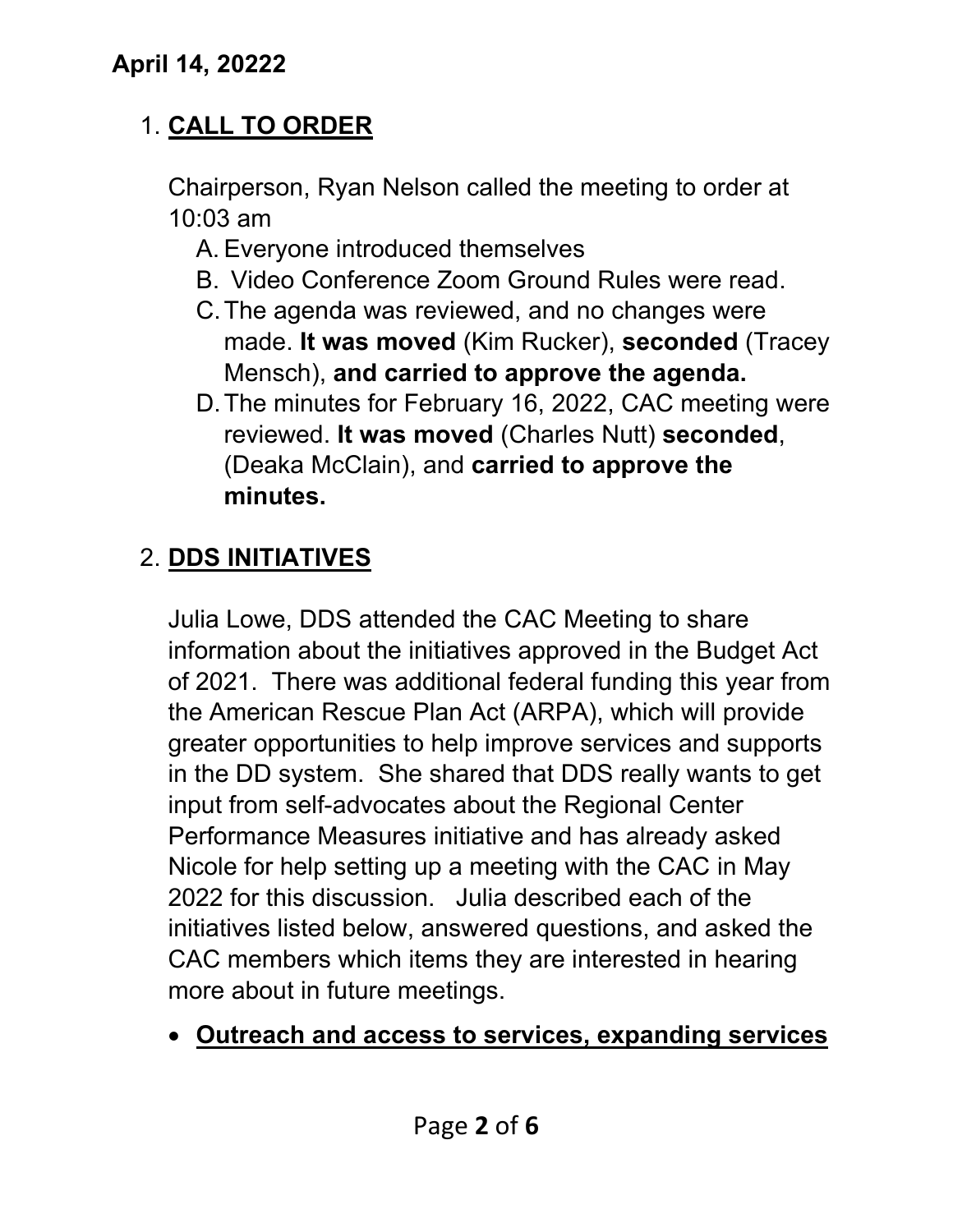- Language Access and Cultural Competency Orientations and Translations
- Community Navigator Program
- Lanterman Act Provisional Eligibility Ages 3 and 4
- Early Start Outreach to Tribal Communities
- ❖ Social Recreation, Camp and Non-Medical Therapies
- Enhanced Community Integration for Children and **Adolescents**
- Group Homes for Children with Special Health Care Needs (GHCSHN)
- Coordinated Family Support Services
- Paid Internship Program and Competitive Integrated Employment Program
- ❖ Employment Grants

### • **Regional Center expertise and resources**

- ❖ Services for the Deaf Community
- Enhanced Service Coordination for Consumers with Low or No POS
- ❖ Implicit Bias Training for Regional Centers

# • **Service quality and outcomes**

- DSP Bilingual Differential
- DSP Workforce Training and Development
- ❖ Rate Reform
- Quality Incentive Program
- **❖ Regional Center Performance Measures**
- ❖ Modernize IT Systems

# • **Self-Determination Program**

- Office of the SDP Ombudsperson
- ❖ Participant Choice Specialists
- Enhanced Transition Support Services
- ❖ Statewide Orientation

### • **Community resources**

 Systemic, Therapeutic, Assessment, Resources, and Treatment (START) Teams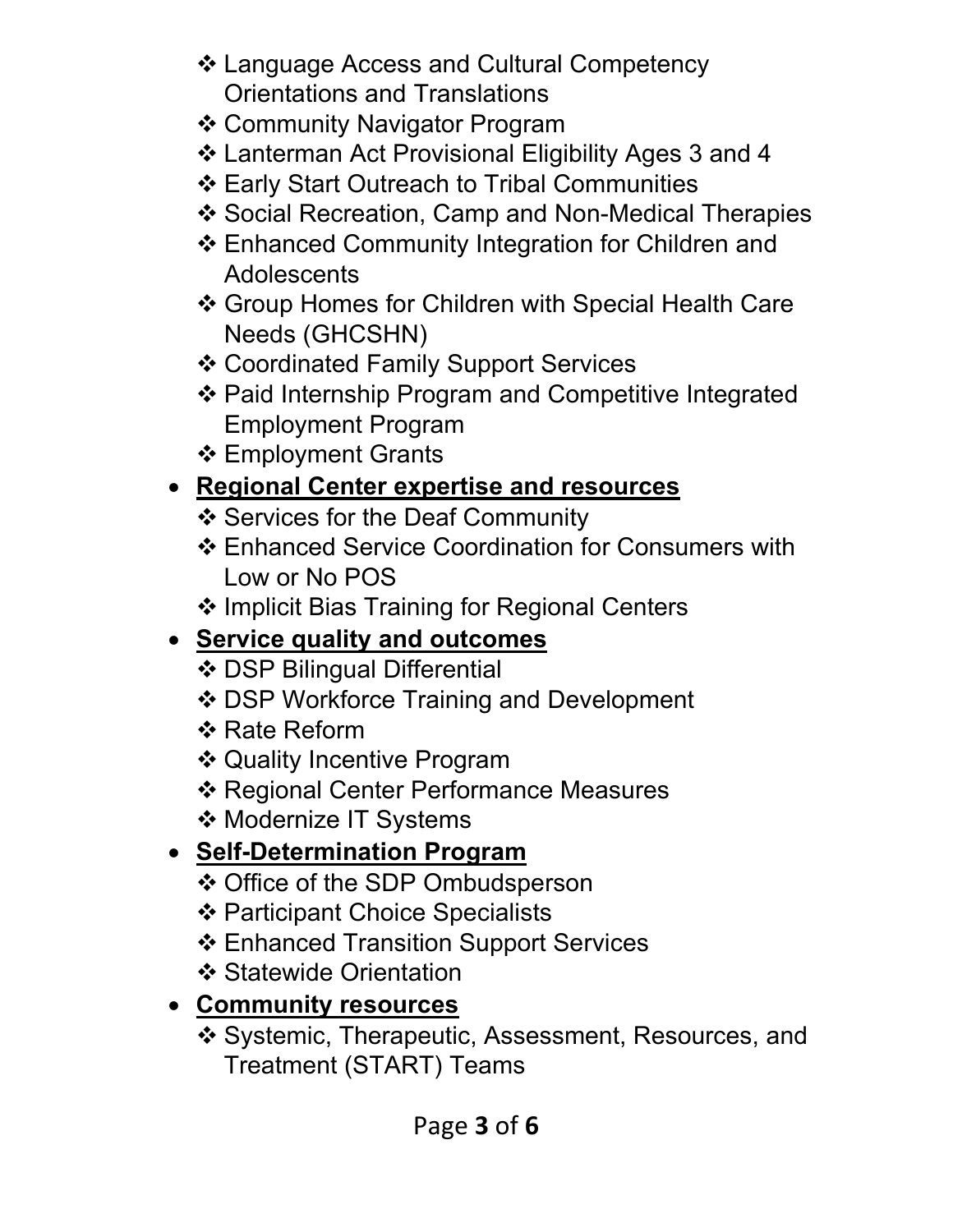❖ Forensic Diversion Program

Emergency Preparedness and Resources

There were questions asked for clarification about some items. CAC members commented on the importance of Emergency Preparedness and Resources and Employment. Julia is going to work with Nicole to make plans for DDS staff to provide more information about these to the CAC in future meetings. Julia said additional questions or requests for information about these initiatives can also be sent later, if there are any.

#### 3. **TITLE 17 SPECIAL INCIDENT REPORTS (SIR) CHASGES**

Leslie Morrison came to the CAC to continue the conversation about SIR changes in Title 17. The CAC didn't have much more to add to the previous conversation about what more should be included when it comes to Special Incident Reporting. The CAC would like Leslie to come back and give them an updated when everything is completed

### 4. **HOME AND COMMUNITY BASE SERVICES UPDATE**

Kaitlin Binnewies, James Garcia, and Karina Cruz came to speak to the CAC to give an update on the Home and Community Base Services (HCBS). HCBS are long-term services & supports provided in home and community-based settings, as recognized under the federal Medicaid (Medi-Cal) Program. These services can be a combination of standard medical services and non-medical services. Standard services can include, but are not limited to, case management (i.e., supports and service coordination), homemaker, home health aide, personal care, adult day health services, habilitation (both day and residential), and respite care. States can also propose "other" types of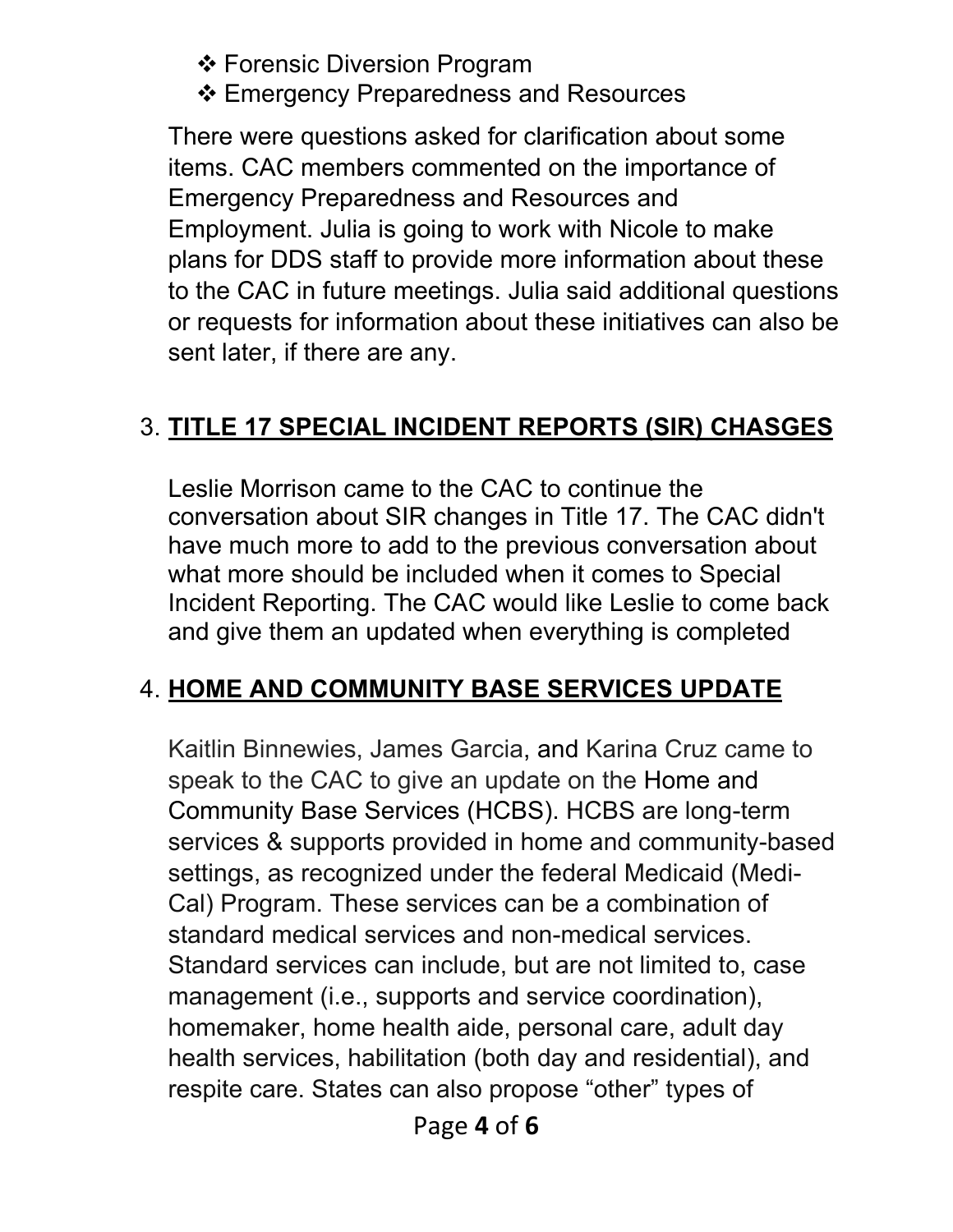services that may assist in diverting and/or transitioning individuals from institutional settings into their homes and community.

The final rule will provide people with more the following.

- Full access to the greater community
- Various setting options, including non-disability specific settings
- Rights to privacy, dignity, respect, and freedom from coercion and restraint
- Individual initiative, autonomy, and independence in making life choices
- Individual choice regarding services and supports, and who provides them

The California Department of Health Care Services (DHCS) has been working with partner agencies, including the Department of Developmental Services (DDS), the California Department of Aging (CDA), the California Department of Public Health (CDPH), other entities, and public and stakeholder input to develop a multi-year [Statewide](https://www.dhcs.ca.gov/services/ltc/Pages/HCBSStatewideTransitionPlan.aspx)  [Transition Plan \(STP\)](https://www.dhcs.ca.gov/services/ltc/Pages/HCBSStatewideTransitionPlan.aspx) to bring California into compliance with new rules. This plan has to receive final approval from CMS before March 2023, and was [initially approved](https://www.dhcs.ca.gov/services/ltc/Documents/STPInitialApproval.pdf) on February 23, 2018. The STP covers all existing California programs that are affected by the home and community-based settings requirements, including the HCBS Waiver for Californians with Developmental Disabilities and the DDS 1915(i) State Plan program. New HCBS programs are not covered by the Statewide Transition Plan. New programs, need to be compliant with HCBS right away.

The HCBS team would like CAC input on the following,